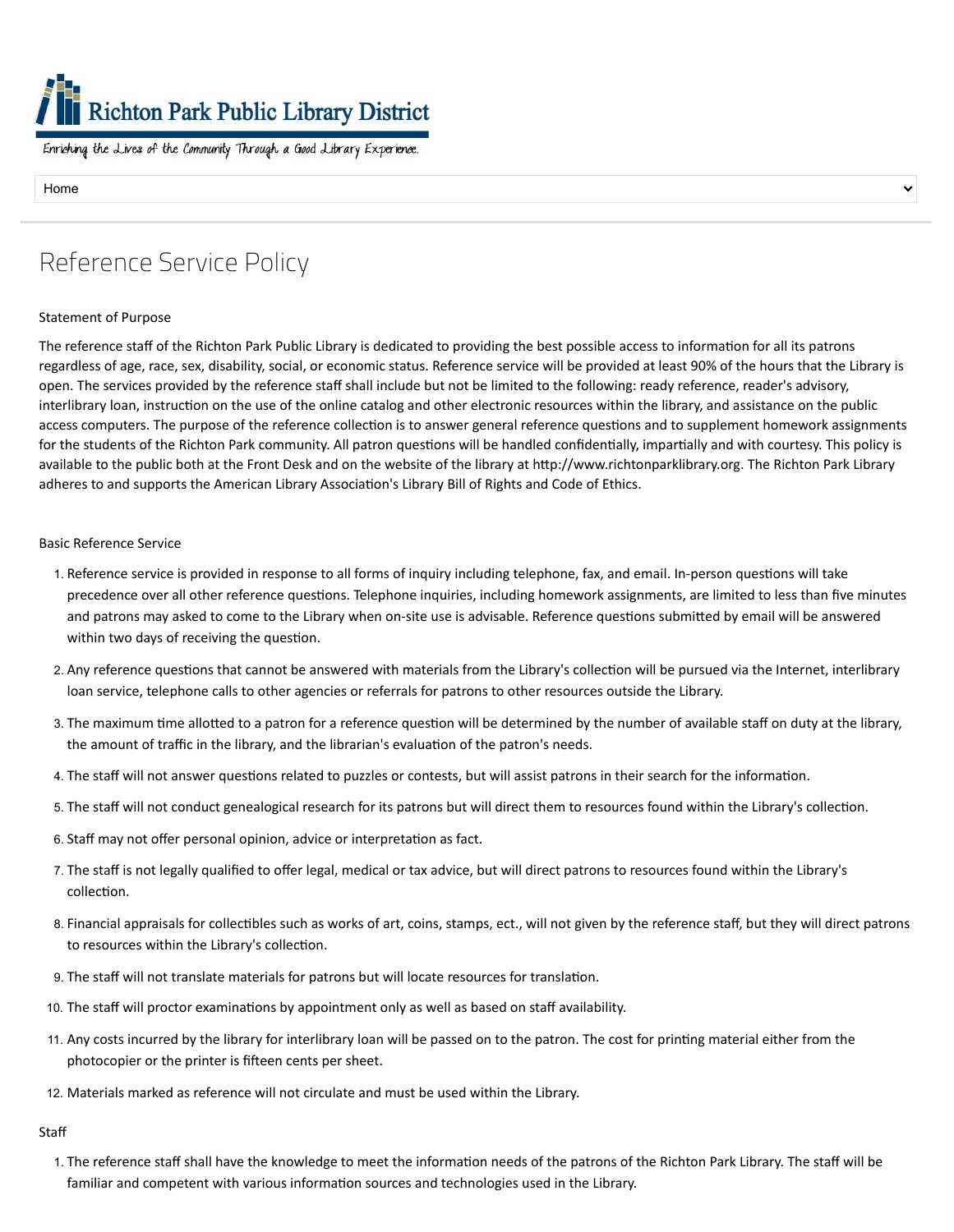- 2. Continuing education is fundamental to the professional growth and development of the reference staff and the Library will encourage and support these efforts on behalf of its staff.
- 3. The reference staff has read and understands the policy as outlined in this document.

Evaluation

1. The Reference Service Policy of library will be evaluated every two years by the staff, administration and the Board of the Richton Park Public Library.

There will be a regular evaluation of the reference service and resources of the Richton Park Public Library at least every two years by the Library's reference staff.



Search our catalog or check out your account:

My Swan [Account](https://swanlibs.ent.sirsi.net/client/en_US/rps/search/account)

### Library Hours

Monday - Friday

10:00am - 8:00pm

**Saturdav** 

10:00am - 2:00pm

Closed Sunday

*Hours Effective as of October 4th, 2021*

Drive-Up Book & Media Return is open 24 hours!

## Wireless Printing

There are two easy ways to wireless print at our library!

Upload your document with the

#### [ePRINTit](https://tbs.eprintit.com/portal/#/ppl/upload/RPPL) Printing Portal

or Download the *Public Prints Locations* App from your App Store:

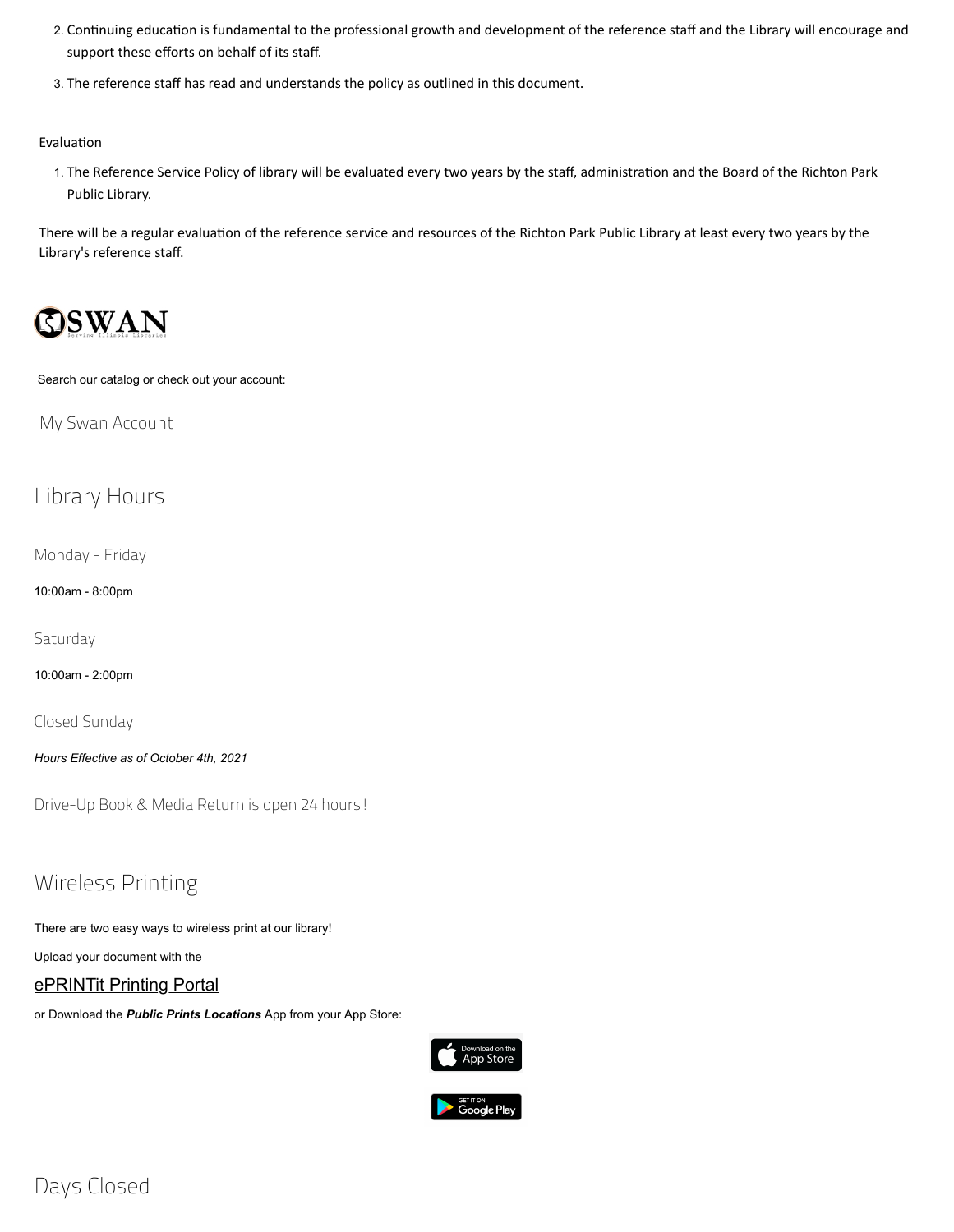| New Year's Day                 |
|--------------------------------|
| Dr. Martin Luther King Jr. Day |
| President's Day                |
| Good Friday                    |
| Memorial Day                   |
| Juneteenth                     |
| Fourth of July                 |
| Labor Day                      |
| Veteran's Day                  |
| <b>Thanksgiving Day</b>        |
| <b>Christmas Eve</b>           |
| Christmas Day                  |
| New Year's Eve                 |

## Policies Menu

| Policies Home                 |  |  |
|-------------------------------|--|--|
| <b>Mission Statement</b>      |  |  |
| <b>Collection Development</b> |  |  |
| Reference Service             |  |  |
| Internet Usage                |  |  |
| Copies, Prints, and Faxes     |  |  |
| Circulation                   |  |  |
| <b>Identity Protection</b>    |  |  |
| Meeting Room                  |  |  |
| Study Room                    |  |  |
| Freedom of Information Act    |  |  |

#### UPCOMING PROGRAMS